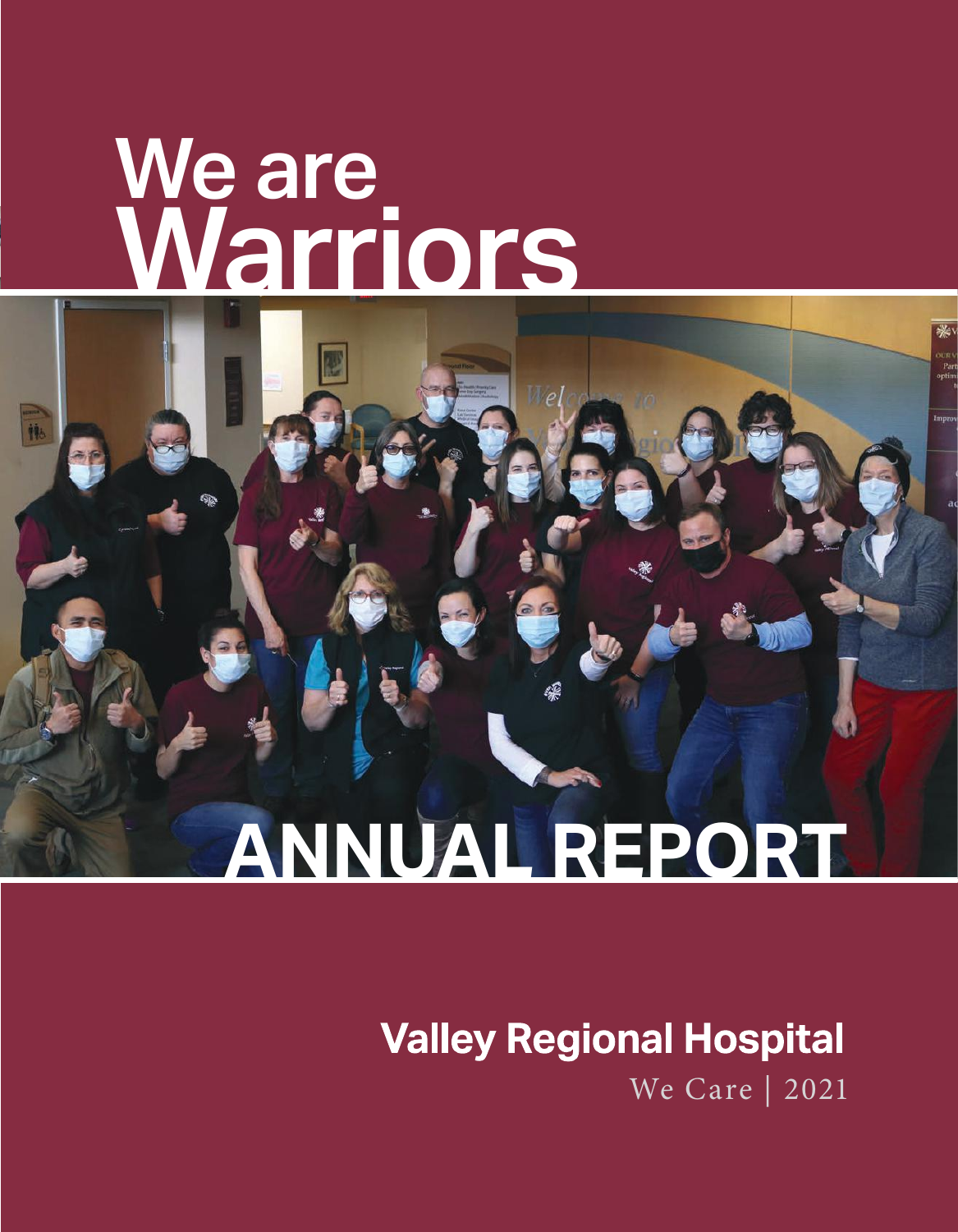# **Senior Leadership Team**



**Jocelyn F. Caple, MD, MBA** Interim President & Chief Executive Officer Chief Medical Officer



**Jean Shaw** Chief Financial Officer



**Belinda Needham-Shropshire** Director of Rehabilitation Services



**Timothy McNulty** Senior Director of Human **Resources** 



**Patricia Witthaus, CHCIO** Chief Information Officer



**Christopher LaFave** Senior Director of Provider Practices

**Beverley Rankin, RN, MSA, BC-NE** Chief Nursing Officer

### **Board of Trustees**

Patricia Putnam *Chair* Bryan Huot Cindy Burr Katherine Lajoie John Tomlinson

Juliann Barrett, DO *President of the Medical Staff*  Lisa Richmond Eric Crainich Gailyn Thomas, MD Tom Sullivan

Jim Borchert Terri Decker Samuel Shields Jr. Alex Scott Scott Bouranis

### **Assembly of Overseers 2021**

#### **2021 – 2026**

Joan Baillargeon Donald Chabot Robert Cricco Martha Maki Richard Seaman

#### **2020 – 2025** Roy Barnes, MD

Michael Fuerst Robert O. Landry Charlene Lovett Ted Purdy

#### **2019 – 2024**

Anthony DiPadova, Jr. Clay Hawkins John Lambert David McCrillis Michael O'Connell Robert Porter Lisa Richmond Alex Scott Gailyn Thomas, MD Eric Crainich Bryan Huot

#### **2018 – 2023**

Allan Berggren, MD John West, MD Kevin DeRosa Nancy Wilmot Joshua Nelson Bonnie Miles Andy LaFreniere Douglas Adams John Tomlinson Scott Bouranis

#### **2017 – 2022**

Matt Blanc Roz Caplan George Grabe, DMD Reginald Greene Alexander Herzog Bernard Rosen, MD Mike Satzow Robert Sprano Carol Vivian James Borchert Patricia Putnam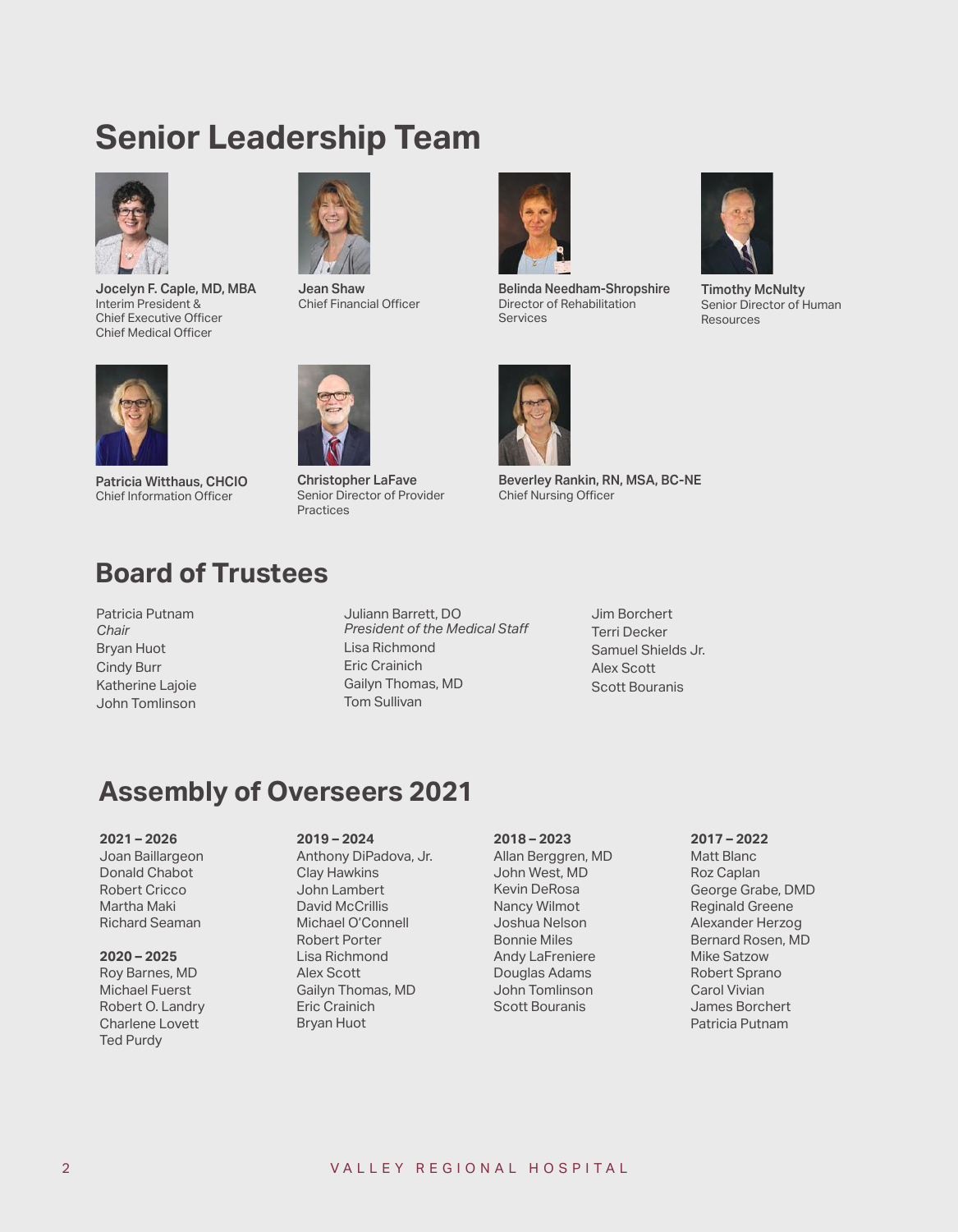

**Jocelyn F. Caple, MD, MBA**  Interim President & Chief Executive Officer Chief Medical Officer

#### Dear Friends,

Over the past two years of our communal Coronacoaster ride, we have learned a whole new vocabulary – like "social distancing", "Zooming", and "self-quarantine" – which we would all probably prefer to forget; but we have also been reminded of the value and wisdom of some of our old adages – like "it takes a village," "life must go on," and "random acts of kindness." Most certainly, the shared sense of purpose and expansion of the human spirit that has been exhibited by all members of Team Valley this year were fundamental in our perseverance through this most challenging of times.

It is disheartening that we are still battling variants of COVID-19 and facing ever new challenges so far into this pandemic. Supply chain, bed availability, staffing shortages and exhaustion are just a few of the hurdles we have to overcome every day. While each one of these issues is daunting in and of itself, collectively they have put a strain on the healthcare system here and throughout the State of New Hampshire.

Throughout this unprecedented time in all of our lives, I have witnessed the resilience and determination of our providers, nurses, and staff to provide patients with compassionate, high quality care each and every day. Not only have the Valley Regional employees worked tirelessly to provide clean and safe workspaces, they have also remained vigilant about the changing CDC standards for care in the Age of Covid.

Over the summer, the region experienced a lull in infection rates which engendered a feeling of hope throughout the community and within the walls of Valley Regional Hospital. During this time, we were able to welcome patients back to receive primary care, diagnostic exams, and preventative care treatments. The community responded and we began to see growth once again. Our patients put their trust in us, and we were thrilled to see that strong community healthcare can withstand the threats of a global pandemic. We were also deeply honored by being bestowed the Nonprofit Organization of the Year Award by the Claremont Chamber of Commerce in recognition of the service we provide to the community.

Our Board of Trustees and Assembly of Overseers deserve our heartfelt appreciation. They give their time, share important ideas and business insights, and have been a source of needed support and encouragement throughout the past year. While in-person meetings have not been possible, our trusted leaders have been ever-present with sound ideas, well-considered decision making, and empathy for the work of the Valley Regional leaders, providers, and staff.

I am humbled and inspired by working with colleagues of such high caliber throughout the organization. My team at the Senior Leadership level has been tested more than ever before and have never waivered from the goal of giving the employees, patients and the community what is best, possible, and right. It has not been easy, but I applaud their efforts and teamwork for the good of all.

In the coming year, I wish everyone good health and thank every member of the Valley Family for everything they have endured and accomplished in 2021.

Jocelyn F. Caple, MD, MBA Interim President & Chief Executive Officer Chief Medical Officer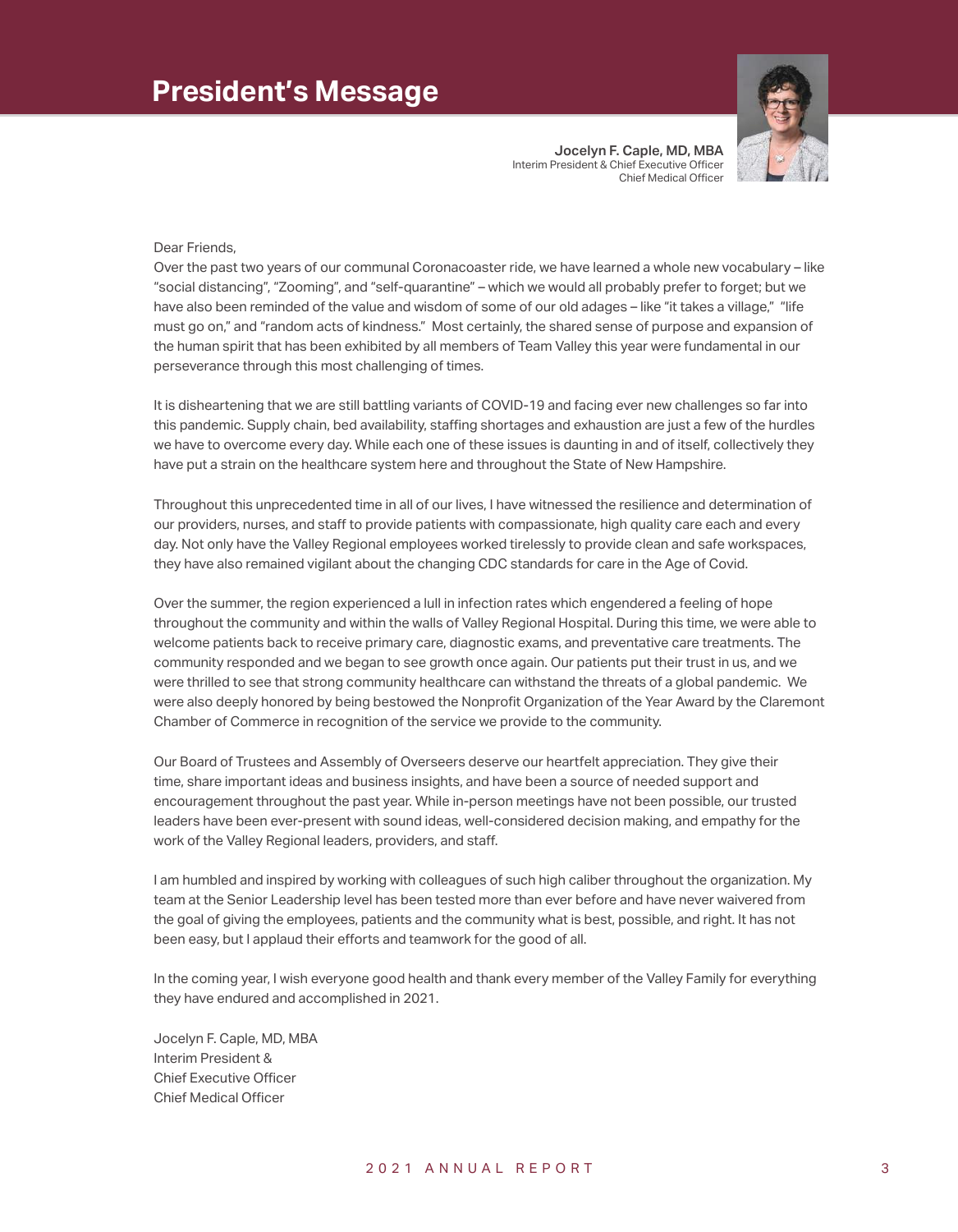# Walley Regional Hospital

Coming Together is a beginning. **Keeping together is progress.** Working together is success.

# **Resilience in the Face of a Pandemic…We are Warriors!**

Warriors conjure up images of soldiers doing battle. Here in the United States, we are in awe of a soldier's bravery and courage to fight to protect our people, land and freedoms. We typically think of a warrior's experience as being removed from

our local community and often in lands far from our towns and cities. Over the course of the last two years, however, the battle that has raged on is right here in our local community as a direct result of the COVID-19 pandemic.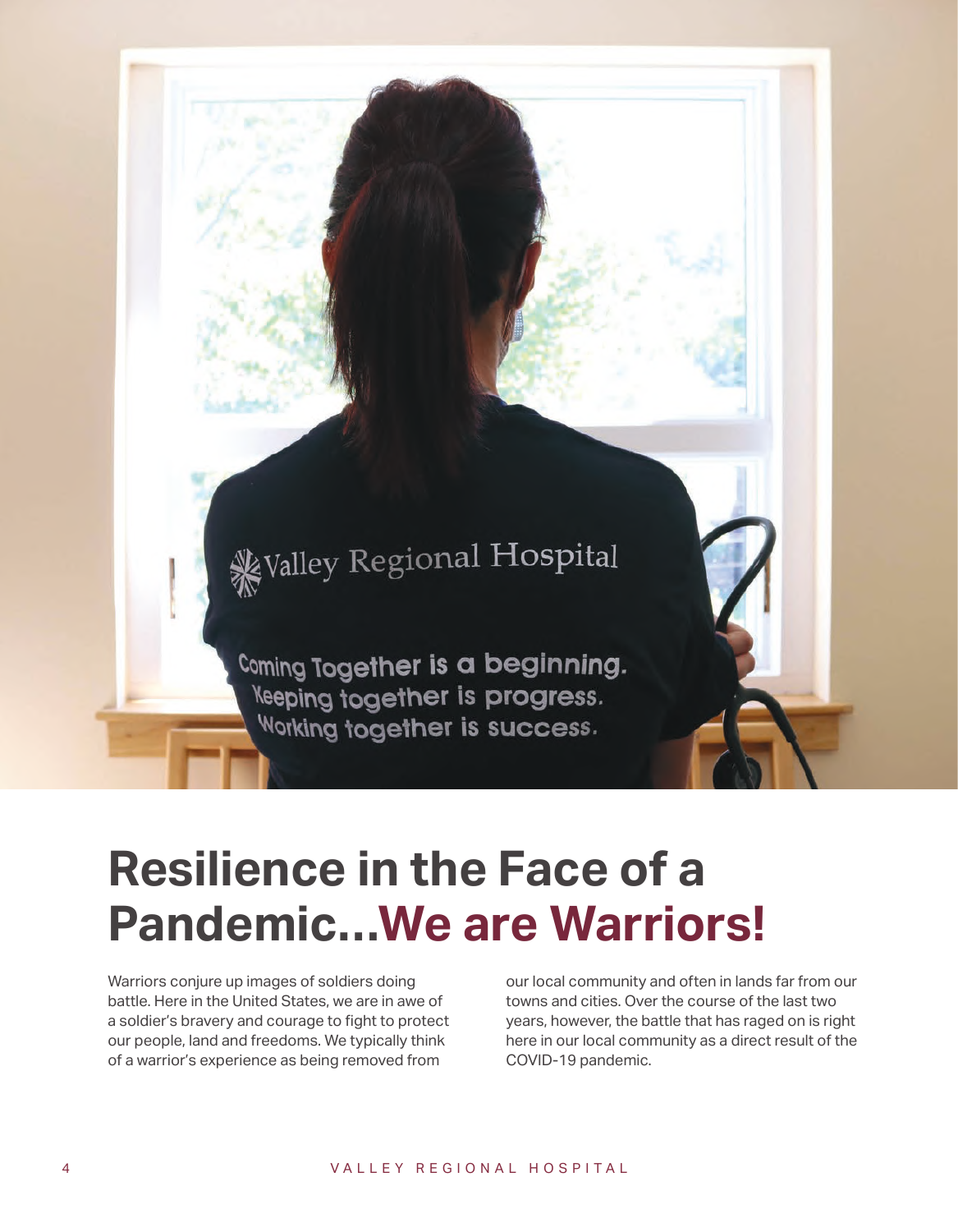The year 2020 was when we were first introduced to the COVID-19 virus. We thought that the new year of 2021 would bring relief from the deadly disease and a return to "normal." Although 2021 has brought hope through the availability of vaccines and boosters, the COVID-19 pandemic rages on and continues to bring unrelenting challenges including staffing shortages, supply shortages, an increasing number of COVID positive patients, an influx in preventative care and other health related needs, insurance complications and understandably results in emotionally exhausted healthcare workers.

Supply shortages remain extremely challenging in 2021 as healthcare providers far and wide compete to obtained Personal Protective Equipment (PPE) necessary for the safety of the front-line professionals here to treat patients. There have been sourcing complications relative to safety equipment and even when a cache of PPE is obtained, it has to be adapted for each individual and fit for infection control. These complications only intensify the local battle and concern for the safety of doctors, nurses, staff and the community.

Staffing shortages were present even before the pandemic, so the past year has become extremely challenging to attract trained healthcare professionals to our region. This has translated into our staff working across the healthcare continuum to "float" and assist wherever they were and are needed. Their selfless attitude, together with working tireless hours, overtime and sometimes without days off because they were in such high demand, keeps Valley Regional Hospital functioning to treat all of the people who have come to rely on our care. Some of our staff even obtained additional certifications and training to help fill healthcare gaps in this challenging environment.

Through it all, the team at Valley Regional Hospital has shown resilience and WARRIOR STRENGTH! Our willingness to take on every challenge for the greater good of the community and go above and beyond has been not only admirable, but it also continues to be life-saving work. We have risen to meet the challenges of the pandemic every day, and though we may be a small community hospital, we have shown that we are indeed, MIGHTY!

We maintained the safety of the community and staff starting with a 100% vaccination rate of our employees, excluding those with medical and religious exemptions. Knowing that there would be a mounting need for beds, we increased staffed beds from 15 to 18 and surge beds up to 21. Negative pressure rooms were also increased and updated cleaning protocols for all areas were implemented. PPE guidelines were and continue to be closely followed and updated as needed with universal masking at all times. Visitors to the Valley Regional Hospital undergo kiosk-based temperature checks and our waiting areas provide clear guidelines for visiting and even a virtual inpatient visiting option for added safety.

From an outpatient perspective, we have been conducting community COVID-19 testing at our Urgent Care center and we provide telemedicine visits through our clinics. These measures seemed extreme when they began but they have become our norm in order to ensure the safest possible healthcare environment for our community.

To everyone who has participated in the local healthcare field throughout this complex time, and especially those working on the front lines of Valley Regional Hospital, know that we see you, we salute you, and we thank you for your inner warrior courage, strength, persistence, and resilience!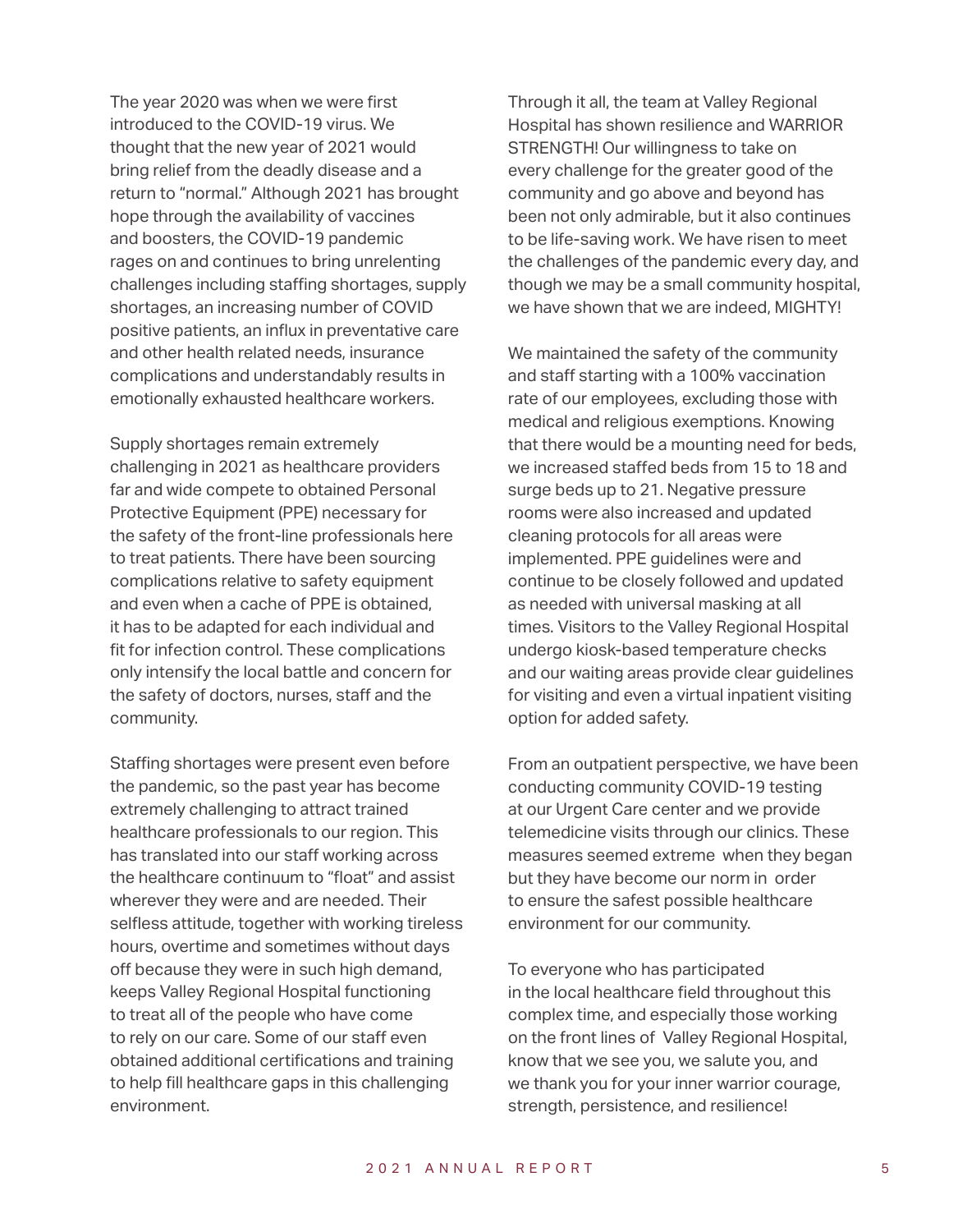# **The Urgent Care Response, "Yes, we can!"**

The past year has come with its many challenges, and in the Urgent Care, it was no different. The battle against the COVID-19 virus has been a constant backdrop to their work, but the providers, medical assistants and registration staff remained flexible and agile so they could roll with the ebb and flow of community needs.

The Urgent Care became a COVID testing site in 2020, and as such the question quickly became, who is top priority? The elderly, first responders, students and school staff all came to mind. Tasked with meeting the needs of these important groups, as well as testing our own VRH staff, our Urgent Care team was able to adapt and conquer during an unprecedented time.

This Fall brought with it even greater pressure and challenges for this team. Urgent Care visits were steadily increasing, while the return to school and work brought an overwhelming demand for testing. The staff worked tirelessly through the various challenges faced throughout the year, often pushed to meet conflicting priorities and ever-changing federal and state recommendations and requirements.

> *"We have all been in Urgent Care working as a team, keeping each other strong to be able to serve the needs of our community through these difficult times." – Brenda Slossberg, ARNP*

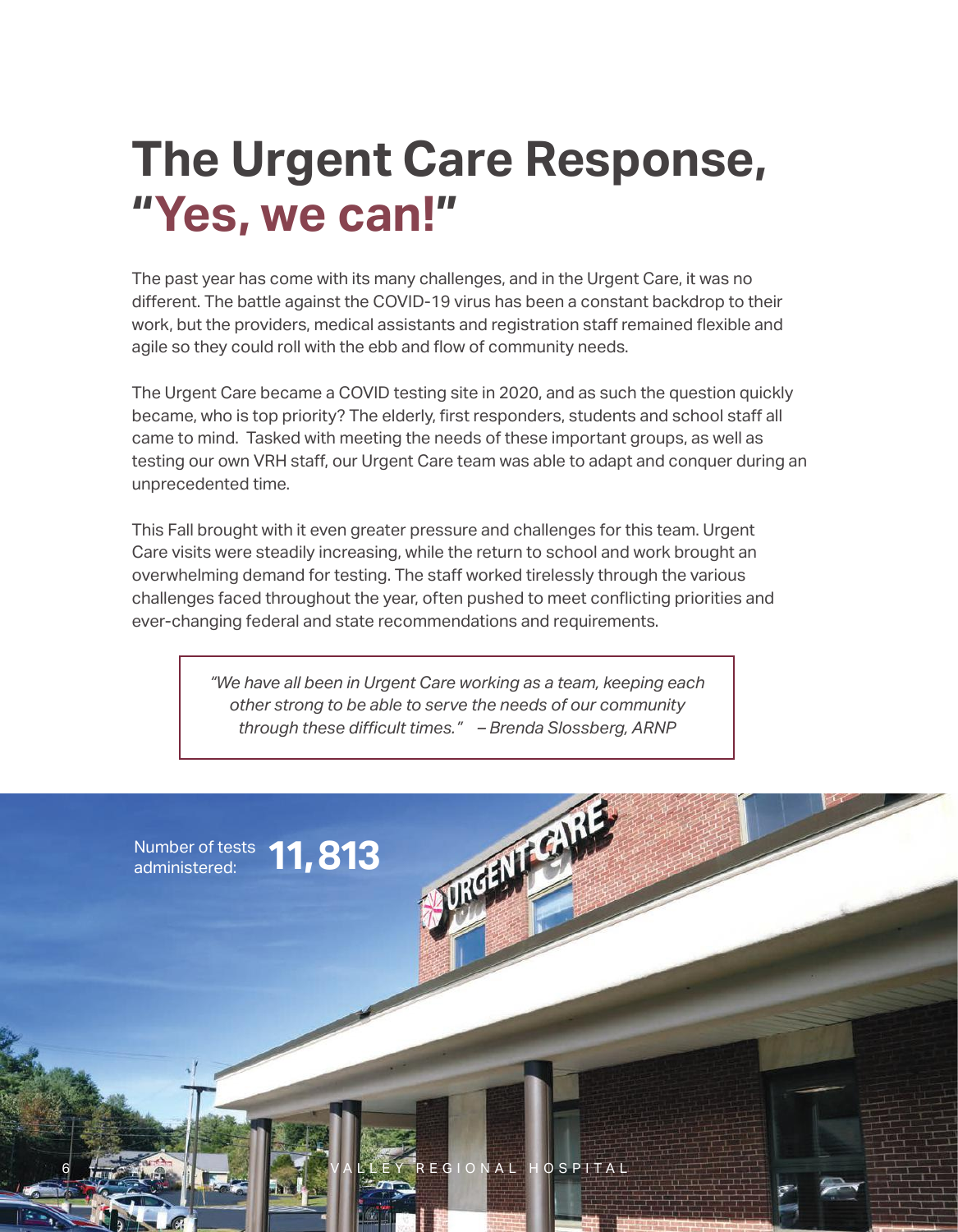

# **Grateful for Safe and Thoughtful Inpatient Care**

When her fever spiked to 103, and she felt sick, Priscilla Stevens turned to the Valley Regional Hospital. In the emergency department, she tested positive for COVID-19 and was admitted for inpatient care. Although vaccinated, Priscilla had preexisting conditions including immune deficiencies that made her potentially more susceptible to the dangerous and sometimes deadly virus. "I had a number of symptoms including headache, nausea, exhaustion, diarrhea, runny nose, chills, fever, no smell or taste, no appetite, and body aches," explained Stevens. "I had the flu before, but this was way worse."

Throughout her inpatient stay respiratory therapists worked with her 2 to 3 times each day. She was given antibiotics, an inhaler, oxygen, and they listened to her lungs frequently. She was also given a remdesivir IV treatment. "At 63 years old, and with other health issues, I am lucky that I felt safe and very well-cared for by everyone at Valley Regional Hospital," said Stevens. She further describes

her care saying, "Honestly, they couldn't do enough for me. The care team was very quick to help with all of my needs and they took safety precautions seriously."

Given the no visitors policy, Stevens says her nurse informed her husband of everything that was taking place. He was always aware of her status. She further explains that her nurse checked on her and always made her feel that she had someone by her side. "Between my book, games on my cell phone, TV and my nurse checking on me all of the time, I didn't feel alone," said Stevens.

Priscilla Stevens was able to continue her recovery at home and remains grateful for the care she received at Valley Regional Hospital. "Excellent job, I can't say one bad thing. All of the staff were cheerful, everyone had a 'can do' attitude, and they did not complain. They took very good care of me, so I want to say Thank you!"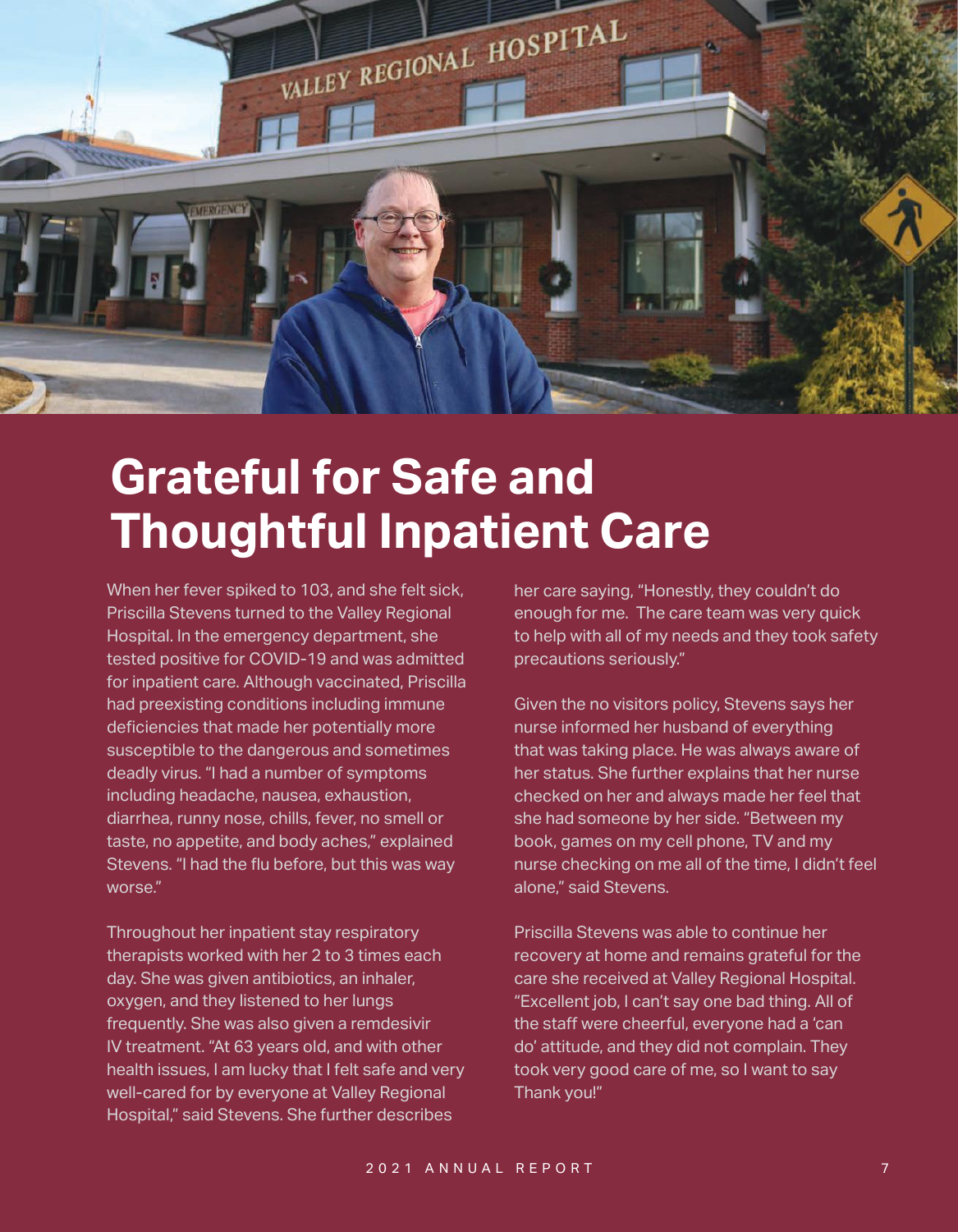## **Our Supporters**

Jean Gronner Roz Caplan Jessica Lawler John C. & Sally W. Stoughton Southbrook Wood Condominium Association Raella Bueno Ladies Union Aid Society Peter and Madeline Barbieri Roy Barnes Roderick and Mary Ann Beaton Carol F. Boerner H. James Boice Elaine and John Boynton Raella Bueno - In memory of Betty Shoemaker Cynthia Burr Roz Caplan - In memory of John O'Sullivan John R Cloutier Terri Decker L. Barbara DeCook Char Delabar Lorraine G Dion Krista and Paul Dunne Anita Engel Cece Ferland Reginald Greene Steve Gunnerson Alexander Herzog

Harvey D and Christina R Hill Charitable Trust Beatrice and Leon Hobbs Deanna Howard Bryan and Frances Huot Nancy and Lawrence Huot Annette M. Iacono Beverly H. Janelle Robert and Cora Kangas Katherine Lajoie Stephen LeBlanc Donald and Arlene Mahler Helms & Company, Inc. Timothy McNulty Linda and Alfred Nelson Ronald Nelson Ray and Cheryl Perron Walter and Susan Premo Patricia and Steven Putnam SM Putnam LLC Wendy and Jason Rasmussen Lisa and Dana Richmond Alan C. Rogers Elizabeth M. Ryan Judith and Christopher Ryder Clara and George Sabin Michael A. Satzow Linda and Charles Sawyer

#### Caryl and Roger Scheffer Jean and Justin Shaw Judy and Charles Shore John C. Stoughton Marilyn and James Theriault Gailyn Thomas Kathleen Thompson Martha Waite Berry Dunn LLC. Linda S. Weiss Susan Wenger Janet Younnel Jyl and Volker Bradley Jennifer and Robert Burke Judith and Tom Carr Susan and Wells Chandler Sharon A. Edwards Jennifer and John Houde Ted Purdy Wilma M. Rice Northeast Delta Dental Joan and Armand Sirois James R. Borchert Granite United Way New Hampshire Charitable Foundation Jocelyn Caple Bruce Hettleman

**35 Years** Cathy Shidlovsky Donna Westcott

**40 Years** Katheryn Kennett Eileen Czechowicz

**45 Years** Pamela Davis

# **Years of Service**

#### **5 Years**

Megan Vaughn Katherine Cooper Donald Picard Crystal Vigneault Bryanna Cook Melissa Drye Matthew Whitehead Jennifer Young Megan Shanks Gary Gray Lisa-Ann Zabski Elizabeth Coombs-Newell Andrew Casey Brenda Slossberg Christen Emerson

#### **10 Years**

Jessica Lawler Allison Massey Laura Hagley Marcy Tapman-Contois Timothy White Amy LaRoque Sandy Robison

#### **15 Years**

Diane Riemer Elaine Cavaliere Flo Marcotte Sandra Boucher Eric Rayno Sara Harris

#### **20 Years**

Tonia LeClair Leann Esdon Jenn Seymour Stacey Dubuque Kiley Shackett

#### **25 Years**

Diane Butler Terry Callum

#### **30 Years**

Vincent Moreno Deborah Burns Susan Scalera Michael Bundy Sr.

> **Donna Putnam**  *21 Years*

**Bernard Rosen, MD**  *16 Years* 

## **Retired Employees**

**Jeanne M. Brooks**  *42 years* 

**Roy Barnes, MD**  *33 Years*

**Mary M. Brown**  *45 Years* 

**Alan C. Rogers, MD**  *22 Years*

#### *Thank you for your dedication throughout the years.*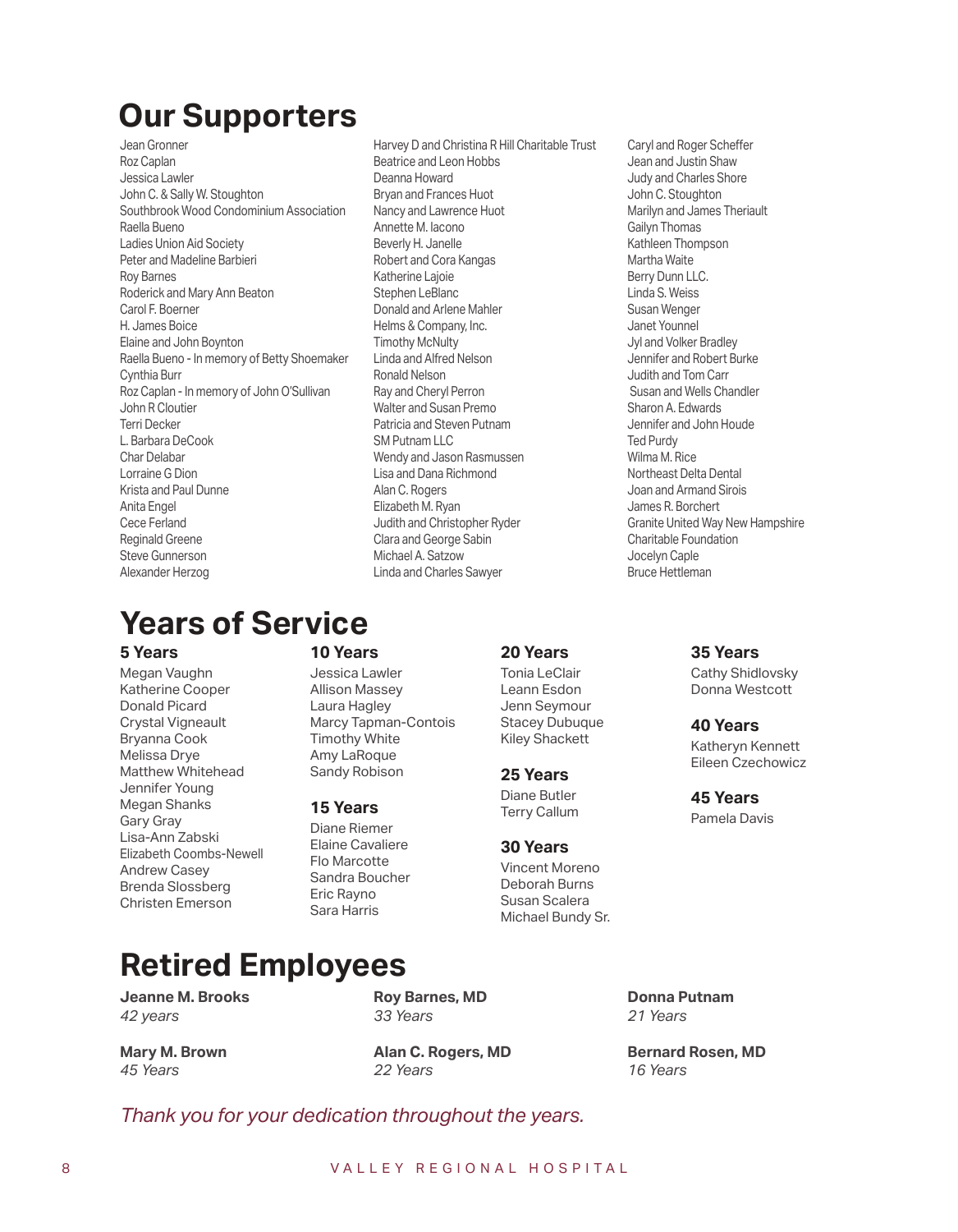# **By the Numbers**



Additionally, we completed 96,310 Lab Tests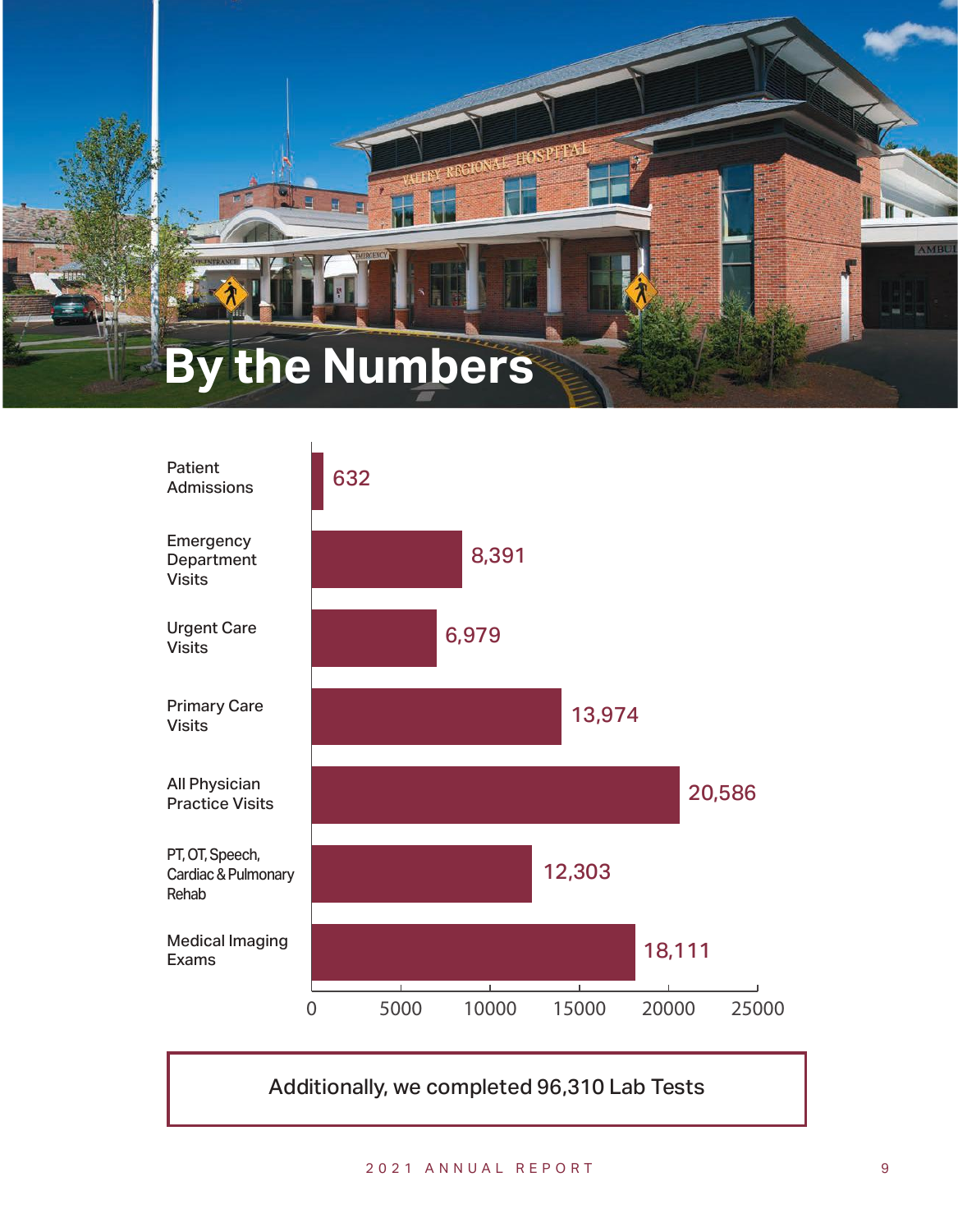# **Financial Overview**

#### **CONSOLIDATED STATEMENT OF REVENUES AND EXPENSES (Unrestricted only)**

| Fiscal Year Ending September 30 (in<br>thousands)                                                       | FY2020 | FY2021 |
|---------------------------------------------------------------------------------------------------------|--------|--------|
| Net Revenue from Patient Care                                                                           | 38,721 | 42,362 |
| <b>Other Operating Revenue</b>                                                                          | 6,882  | 9,835  |
| <b>OPERATING REVENUES</b>                                                                               | 45,604 | 52,197 |
| Salaries, Benefits & Medical Prof Fees                                                                  | 28,020 | 30,403 |
| <b>Other Operating Expense</b>                                                                          | 14,303 | 15,493 |
| Depreciation & Interest                                                                                 | 2,480  | 2,390  |
| <b>OPERATING EXPENSES</b>                                                                               | 44,803 | 48,286 |
| Gain (Loss) from Operations                                                                             | 801    | 3,911  |
| Non-Operating Revenues (Losses)                                                                         | 516    | 1,062  |
| <b>Increase in Unrestricted Net Assets</b><br>before Unrealized Gains (Losses) on<br><b>Investments</b> | 1,317  | 4,973  |
| Unrealized Gains (Losses) on<br>Investments                                                             | 787    | 4,045  |
|                                                                                                         |        |        |
| Increase (Decrease) in Unrestricted<br><b>Net Assets</b>                                                | 2,104  | 9,018  |
| <b>CONSOLIDATED BALANCE SHEET</b>                                                                       |        |        |
| Fiscal Year Ending September 30 (in<br>thousands)                                                       | FY2020 | FY2021 |
| Cash & Other Current Assets                                                                             | 34,440 | 29,889 |
| Long-term Investments                                                                                   | 4,948  | 9,624  |
| Property, Plant & Equipment - Net                                                                       | 12,426 | 11,881 |
| <b>Other Assets</b>                                                                                     | 28,983 | 34,296 |
| <b>TOTAL ASSETS</b>                                                                                     | 80,797 | 85,690 |
| Liabilities                                                                                             | 37,225 | 32,204 |
| Long-term Debt                                                                                          | 17,929 | 17,598 |
| <b>Net Assets:</b>                                                                                      |        |        |
| Without donor restrictions                                                                              | 19,416 | 28,434 |
| With donor restrictions                                                                                 | 6,227  | 7,454  |

**\$622, 000 Financial Assistance VRH provided to the community**

### **FY2021 Use of Funds**



### **FY2021 Source of Funds**

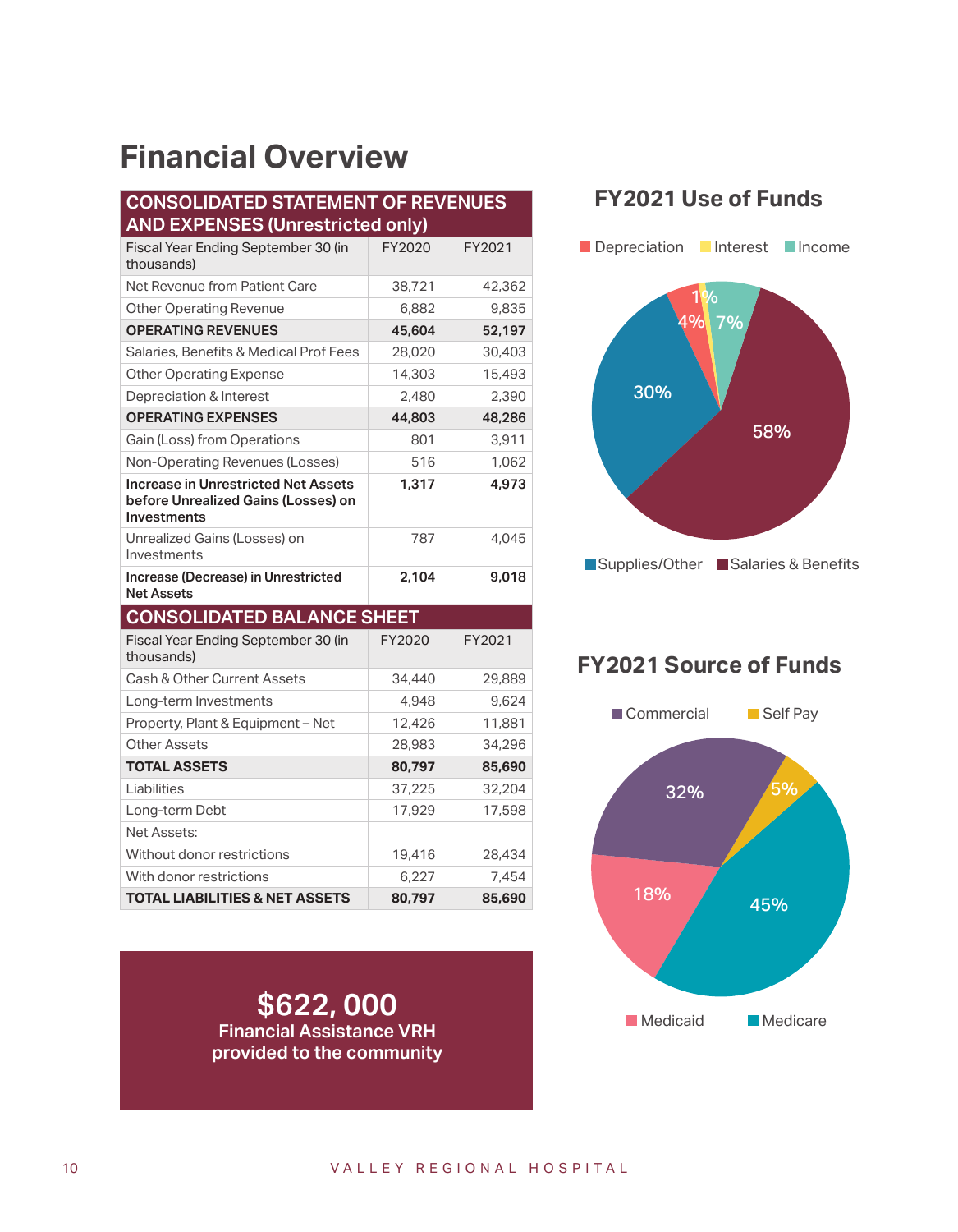

# **Community Recognition**

Awards are always a welcome surprise, so being named Nonprofit Organization of the Year by the Claremont Chamber of Commerce was a humbling and proud moment for us. The award was given during a ceremony in June 2021 and is a reflection of the dedication and hard work of our Valley Regional Hospital Staff. Everyone has worked tirelessly and selflessly throughout the global pandemic and our community leaders applauded our efforts with this acknowledgment and award. Interim President Jocelyn Caple, members of Leadership Team and Board Members were on hand to accept the crystal award on behalf of the entire organization. Congratulations and well-deserved!